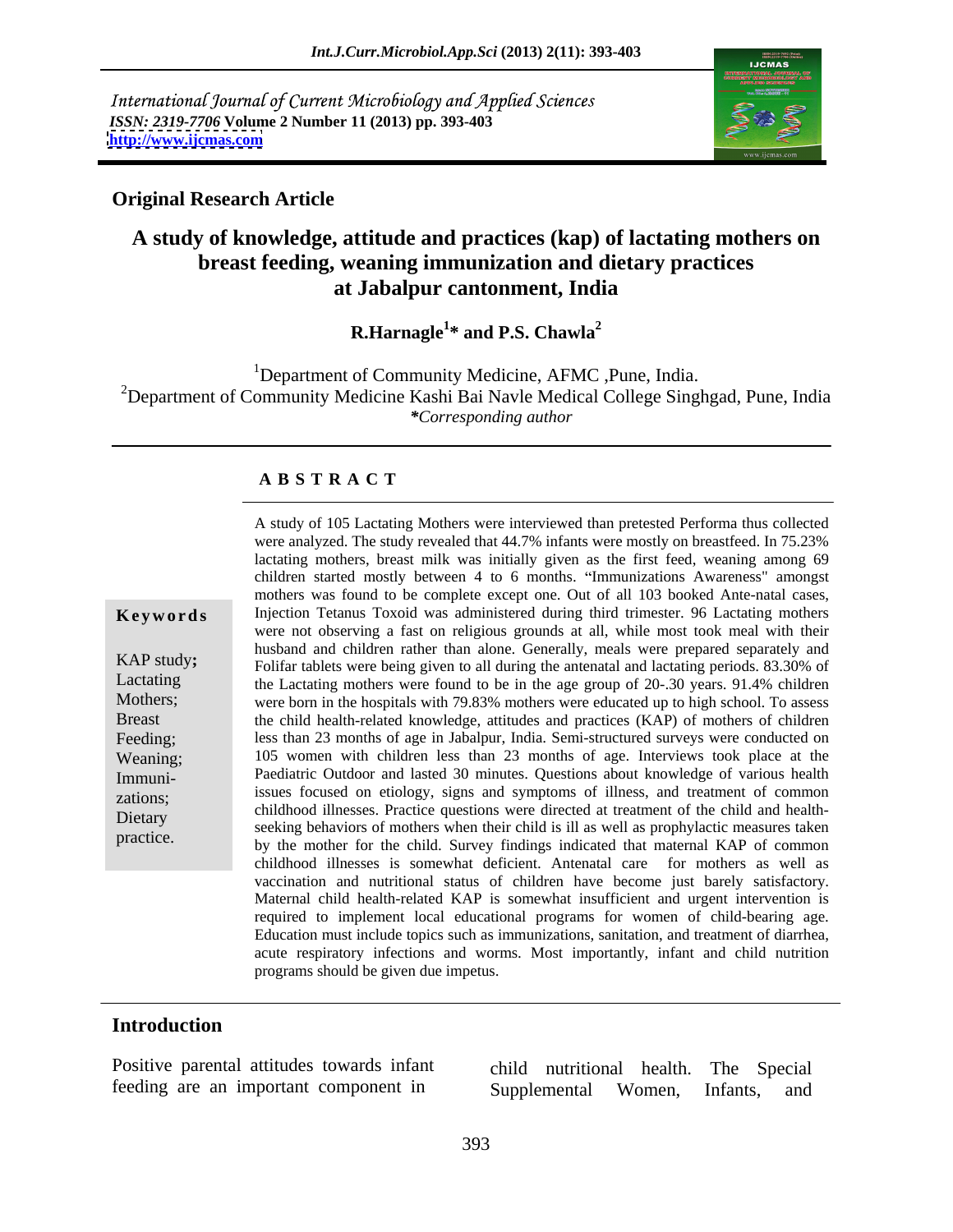Children (WIC) Program have lower mothers attending a tertiary level breastfeeding rates and attitudes that do hospital, Jabalpur An attempt is made to not contribute towards healthy infant unveil certain important aspects of the feeding in spite of breastfeeding and KAP prevalent among lactating mothers nutrition education programs targeting with respect to their infants on Breast WIC participants (Janet M. Wojcicki et al., 2010). dietary practices followed by them.

confronting with is malnutrition among under-5 children. As in other developing nations, malnourishment is a burden on for as long as recommended, now, considerable percentage of population, the continued progress has been made over most vulnerable being the youngest group of the society. About two-third of the 49% were breastfeeding at 6 months, up under-five children of our country is from 35% in 2000. The breastfeeding rate malnourished. Among them, 5-8% is at 12 months increased from 16% to 27% severely malnourished while rest falls in the group of mild or moderate malnutrition. So it can be said that This year, there are two new indicators of malnutrition is one of the most widespread the quality of maternity care from the conditions affecting child health. The Maternity Practices in Infant Nutrition malnutrition affects a foetus in the intra- and Care (m PINC) survey. These uterine life due to lack of sufficient indicators are related to immediate and antenatal care on part of the mother. The continued contact between motherand condition deteriorates further when after baby during the hospital stay: skin-to-skin birth the infant is deprived of exclusive contact within one hour after birth and breast feeding or initiation of weaning is delayed. Weaning should be started after the age of 6 months and should contain **Breast feeding Report Card Indicators** energy rich semi-solid food. Malnutrition 2013 makes a child susceptible to infections and delays recovery, thus increasing mortality and morbidity. Every time an innocent profile to the extent to which infants are child suffers the curse of malnutrition; the breastfed. Breastfeeding Support responsibility goes to the mother, the Indicators Elements of breastfeedingfamily and to the community due to their friendly communities are measured using faulty or no knowledge regarding the indicators that assess support from birth harmful effects of pre-lacteal feeding, facilities, health professionals and child benefits of exclusive breast feeding and initiation of proper weaning at the correct time (Saurav Chatterjee, 2008). **Breast feeding Support Indicators,**

The present Study has been carried out to (KAP) prevalent among the lactating

feeding, Weaning, Immunization and

One of the gravest problems India is The percent of US infants who begin breastfeeding is high at 77%. While there is concern that infants are not breastfed the last ten years. Of infants born in 2010, at 12 months increased from 16% to 27% during that same time period.

rooming-in together throughout the stay.

# **2013**

Outcome Indicators are five indicators breastfed. Breastfeeding Support indicators that assess support from birth care settings.

# **Birth Facility Support**

detect knowledge, attitude and practices Percent of hospitals and birth centers where at least 90% of mothers and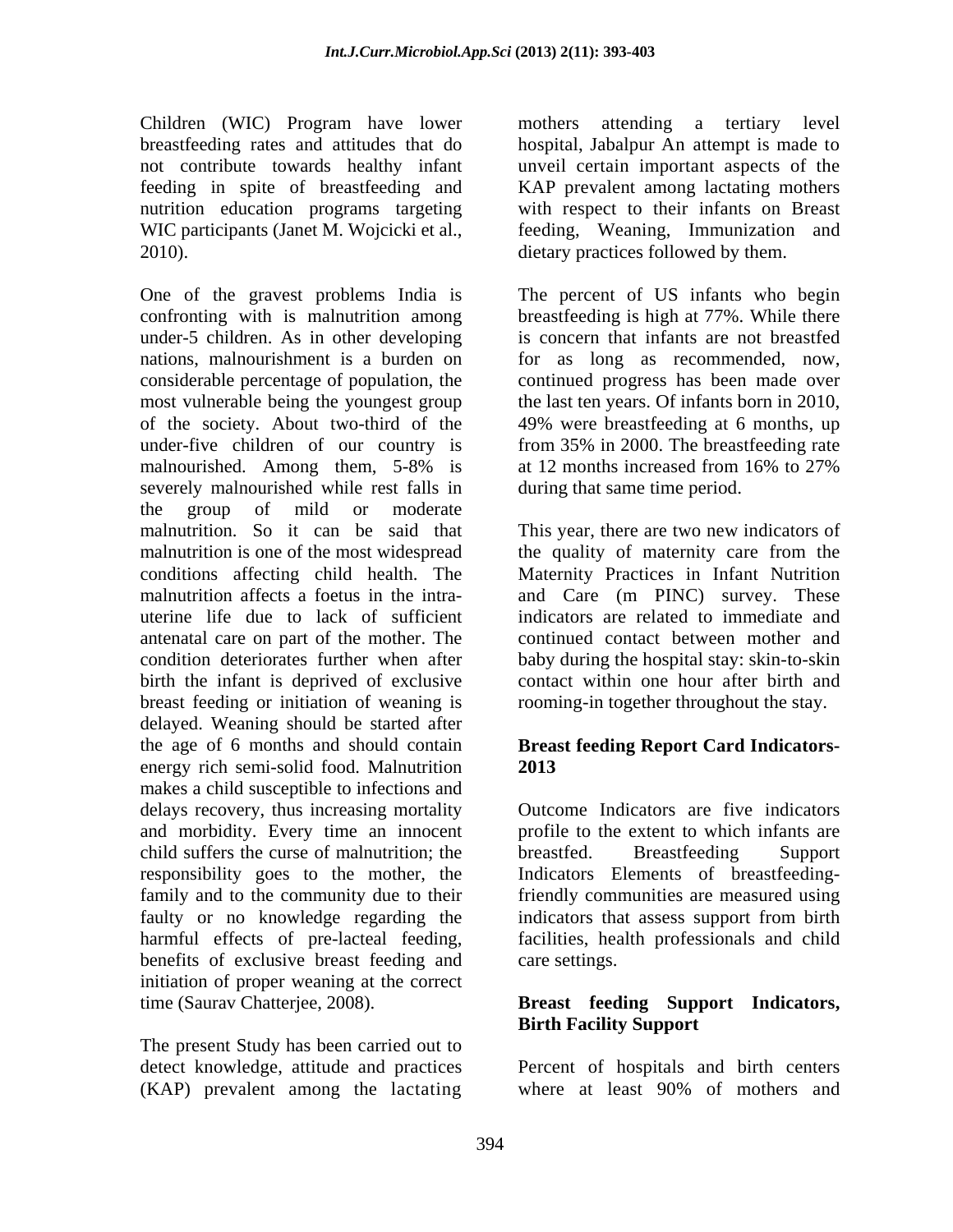newborn infants have skin-to-skin contact breastfeeding was reported by about 54% for at least 30 minutes within one hour of of the mothers. Thirty-five percent of the an uncomplicated vaginal birth z Percent mothers gave prelacteal feed, 14% of hospitals and birth centers where at least 90% of healthy full-term infants are their infant to feed if time had exceeded 2 rooming in with mother for at least 23 hours. Majority of the females were aware hours per day z Percent of live births of the advantages (92%) and the occurring at hospitals or birth centers disadvantages (85 %) of breastfeeding. designated as Baby-Friendly (CDC However, the awareness of positive National Immunization Surveys, 2011 and feedback relationship of milk production 2012; 2011, 2013). and sucking was lacking and breast

Health seeking behavior of parents for the child is an important factor affecting child health. In terms of illness behavior, it refers to activities undertaken by individuals in response to symptom experience (Sokhey, 1988). It is mothers were interviewed followed by influenced by a large number of factors analyses of pretested preformed. Semi apart from knowledge and structured surveys were conducted on 105 awareness (Centers for Disease Control women with children less than 23 months and Prevention , 2009) operating at of age. Interviews took place at the individual, family and community level, including the bio-social profile of about 30 minutes. Questions about individual, his past experiences, influences knowledge of various health issues at the community level, availability of focused on etiology, signs and symptoms alternative health-care providers and his of illness, and treatment of common perceptions regarding efficiency and childhood illnesses. Practice questions quality of the services available. **.** After were directed at treatment of the child and years of widespread turmoil and the health-seeking behaviors' of mothers annihilation of one quarter of its when their child is ill as well as population, Cambodia was left with an prophylactic measures taken by the mother appalling health care system. Despite for the child. initial rebuilding efforts, Cambodia's health parameters remain amongst the lowest in South East Asia. Child mortality **Survey** rates are terrible and many deaths are due to totally preventable childhood illnesses. This study was conducted as a semi- Local government efforts to ameliorate the structured survey with a total of 23 health status of Cambodians continue to be questions. The first set of questions asked insufficient. A pressing need for about demographics, followed by a set of international aid with a particular questions about breastfeeding and emphasis on maternal-child health exists nutrition knowledge and practices. The (Natasha Saunders Maternal knowledge, next set focused on diarrheal disease and the child followed by questions pertaining

In a study at Karachi, Pakistan, Exclusive

breastfeeding was reported by about 54% mothers gave prelacteal feed, 14% discarded colostrums and 43% woke up their infant to feed if time had exceeded 2 feeding was considered to cause weakness in mothers (Sumera Ali et al., 2011).

### **Materials and Methods**

One hundred and) five (105) Lactating hospital Paediatric Department and lasted for the child.

### **Study Design: A Semi-Structured Survey**

questions about breastfeeding and next set focused on diarrheal disease and the child followed by questions pertaining to respiratory illnesses and the child.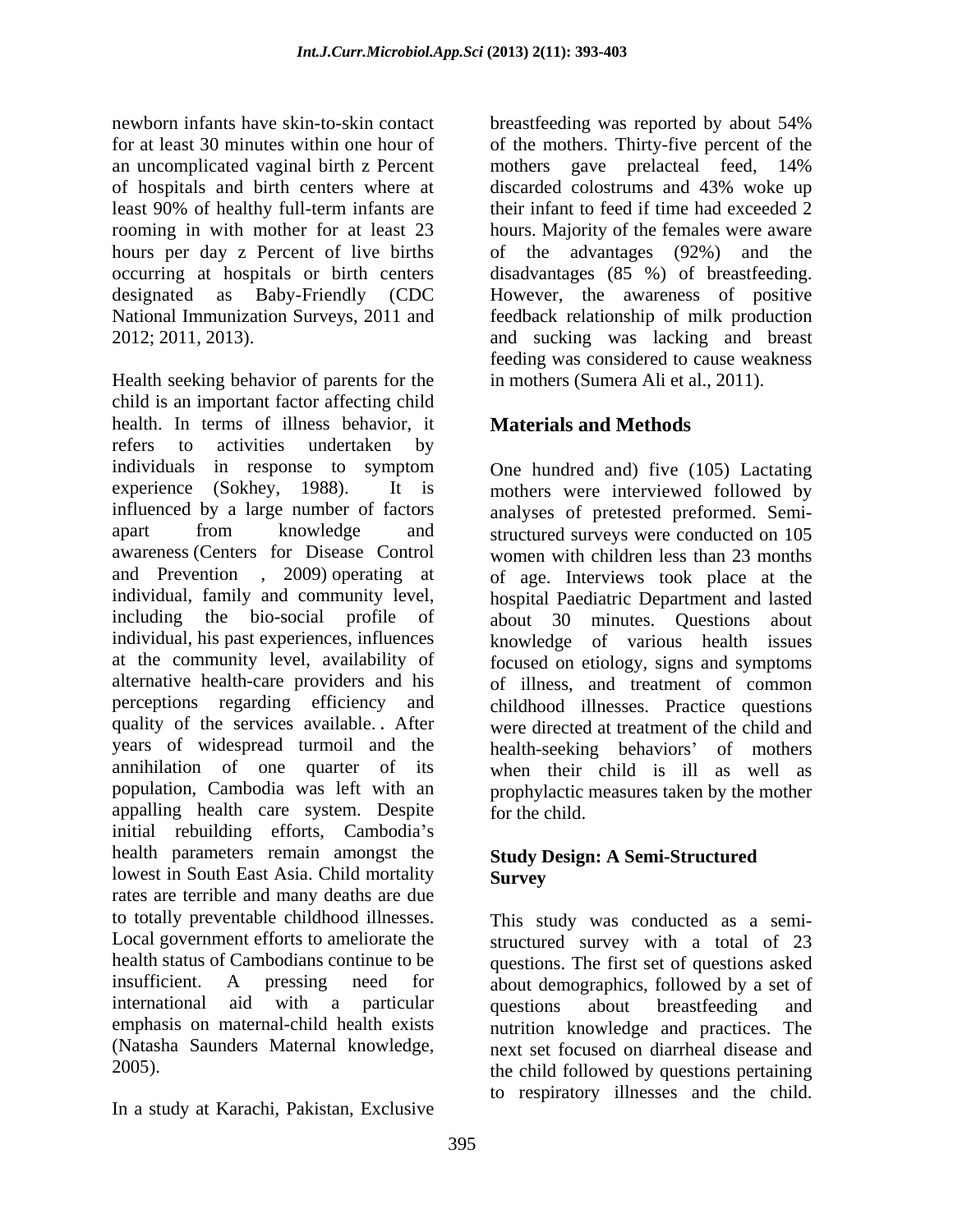Questions then pertained to childhood immunizations, prenatal care and worms of the questionnaire. All data entry and and the child. Lastly, the child was analyses were carried out using Microsoft measured for height, weight, and head circumference.

The questionnaire was designed to ask **Result and Discussion** questions of mothers of children under 23 months of age. Questions about Generally, meals were prepared separately knowledge of the various health issues focused on aetiology, sources of auring the antenatal and lactating periods. information about the illness, risk factors, signs and symptoms of illness, treatment, where and how to obtain health care.<br>
Solutions about meternal attitude control in the hospitals with 79.83% mothers were Questions about maternal attitude centred on feelings towards the illness, treatment and health care services offered. Practice questions were directed at treatment and (a) health-seeking behaviours of mothers(b) when their child is ill as well as The study revealed that out of 105 prophylactic measures taken by the mother Lactating women 44.76% of them for the child (immunizations, etc). followed fixed timings. The details are (b)

#### **Selection Criteria and Sampling**

Only women of with at least one child<br>aged less than 23 months were eligible for It was found that 63.60% of Lactating aged less than 23 months were eligible for interview. All information pertaining to maternal practices concerning child health was taken in reference to the youngest No. 2. child only. The interview took place only after informed consent was given. A total Type of first feed of 105 lactating women were covered in the period of two months who brought the In 75.23% lactating women the breast infant in Paediatric OPD. Mothers whose feeding was found to be given as first children were severely ill and unwilling to participate in trial were excluded.

#### **Data Collection and Analysis**

All interviews were conducted by the researchers. Each of the 105 lactating women interviewed gave informed dilution of Cows milk. The details are consent and all data were included for analysis. Data from the interviews were translated from Hindi to English and were

recorded in English on individual copies Excel and statistical software.

### **Result and Discussion**

and Folifar tablets were being given to all during the antenatal and lactating periods. 83.30% of the Lactating mothers were found to be in the age group of 20-.30 years. 91.4% children were born in the hospitals with 79.83% mothers were educated up to high school.

#### **Number of Breast feeds /day**

Lactating women 44.76% of them given in Table No. 1.

### **First time Breast feed after birth**

It was found that 63.60% of Lactating women breast feed their new born child within six hours. The details are in Table No. 2.

### **Type of first feed**

feed. The details are as per Table No, 3.

### **Artificial Feeding**

During the period of study, only one Lactating women was found to have given artificial feeding to her infant in a 1:1 given in Table No.4.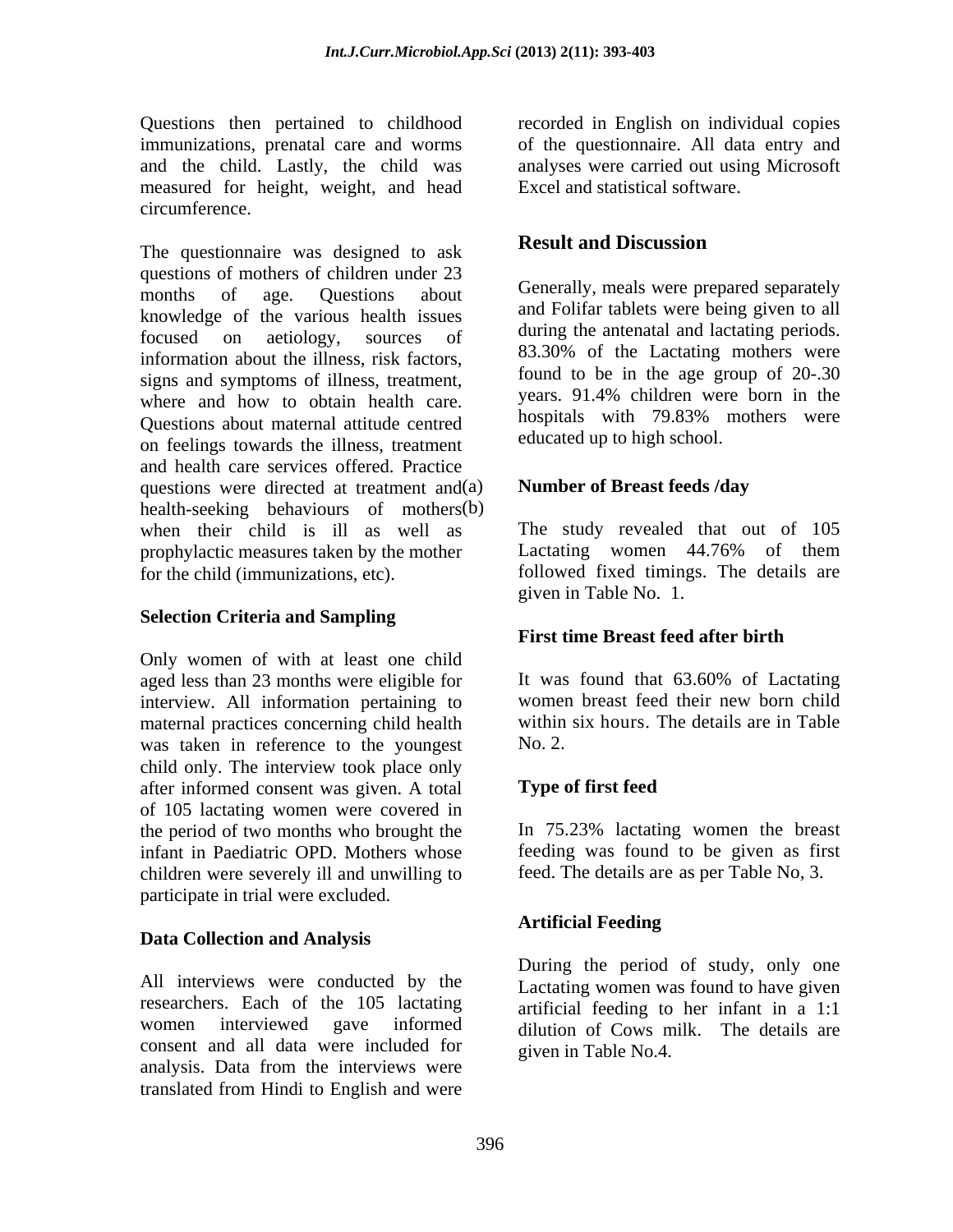months. The details are in Table No. 5. (Datta, 1985). Weaning in 89.26% was

104 lactating mothers were found to be aware of the importance of immunization.

90.56% lactating mothers were not types of food available, the environmental practicing fasting during the pregnancy conditions, facilities to prepare and and lactation periods, 92.45% were found aminister the food, and safety. ICMR in to consume Breakfast, Lunch & dinner while 97% were taking meals with their group 2 months in Calcutta & the age husbands and children. 97.16% of group 10 months in Delhi and Hyderabad lactating mothers cooked their meals (Report of working group ICMR TRS separately while only 7% of lactating 27,1977) to be the average age for mothers admit to having consumed the weaning. Immunization awareness among leftover food of the previous days. 67.61% lactating women was found to be 99% of Lactating mothers cooked their meals while Basu found 20-44% were not aware separately while, only 7% of Lactating mothers admit to having consumed the Tetanus Toxoid was found to have been leftover food of the previous days. 67.61% took a varied menu in Breakfast. The 67.6% were found to have been vaccinated details are given in Table No. 7. against Tetanus toxoid in a Delhi survey

The well to do women (59% to 88%) in not feeding (Anand, 1985).This was not applicable to the Lactating mothers despite 79,68% having an educational status up to high school only. Breast feeding practices bear a strong relation with social customs and Beliefs (Arora et al 1985) . It was found that number of breast feeds day, the first-breast feed (Jotji and Shrivastava, 1987; Anand and Sureka, 1987) type of first feed (Kushwa et al., 1985) vary with

**Weaning** social customs and beliefs prevalent 28 of children have been introduced to Lactating mothers belongs, only one child weaning after the stipulated 4-6 months was, found to be on artificial feeding while and in 15 cases only between  $7<sup>th</sup>$  to  $11<sup>th</sup>$  Dutta found 18.2% to be artificially fed **Immunization Example 20** with Awasthi et al. (1987), while The details are in Table No.6. Behar (1987) age alone should not to be **Dietary practices of locating Mothers** weaning but one must consider the India was found to have Lactation failure the two `doses of Tetanus toxoid were or insufficient breast milk as a reason for given in 41% only (Chadhaand Trivedi, depend on the areas to which the Dutta found 18.2% to be artificially fed (Datta, 1985). Weaning in 89.26% was introduced up to 6 months it in conformity Singhania et al found this to be so in only 50% of the upper social economic status et al. 1990). According to the deciding factor for introducing developmental stage of the infant, the their Multi-centric study found that the age group 10 months in Delhi and Hyderabad lactating women was found to be 99% while Basu found 20-44% were not aware of its importance (Basu, 1985). Injection given to all booked cases while only (Chadha and Trivedi, 1986). Ninety three surveys conducted in 1987 revealed that 1986) , but in areas covered by the multipurpose Health worker it was found to be high(Bahuguna et al., 2013). Dietary Practices among Lactating women was found to be high (23). Dietary practices among Lactating women was found to be satisfactory including intake of tablet Folifar for at least two months but for consumption of milk. This finding is similar to the finding of the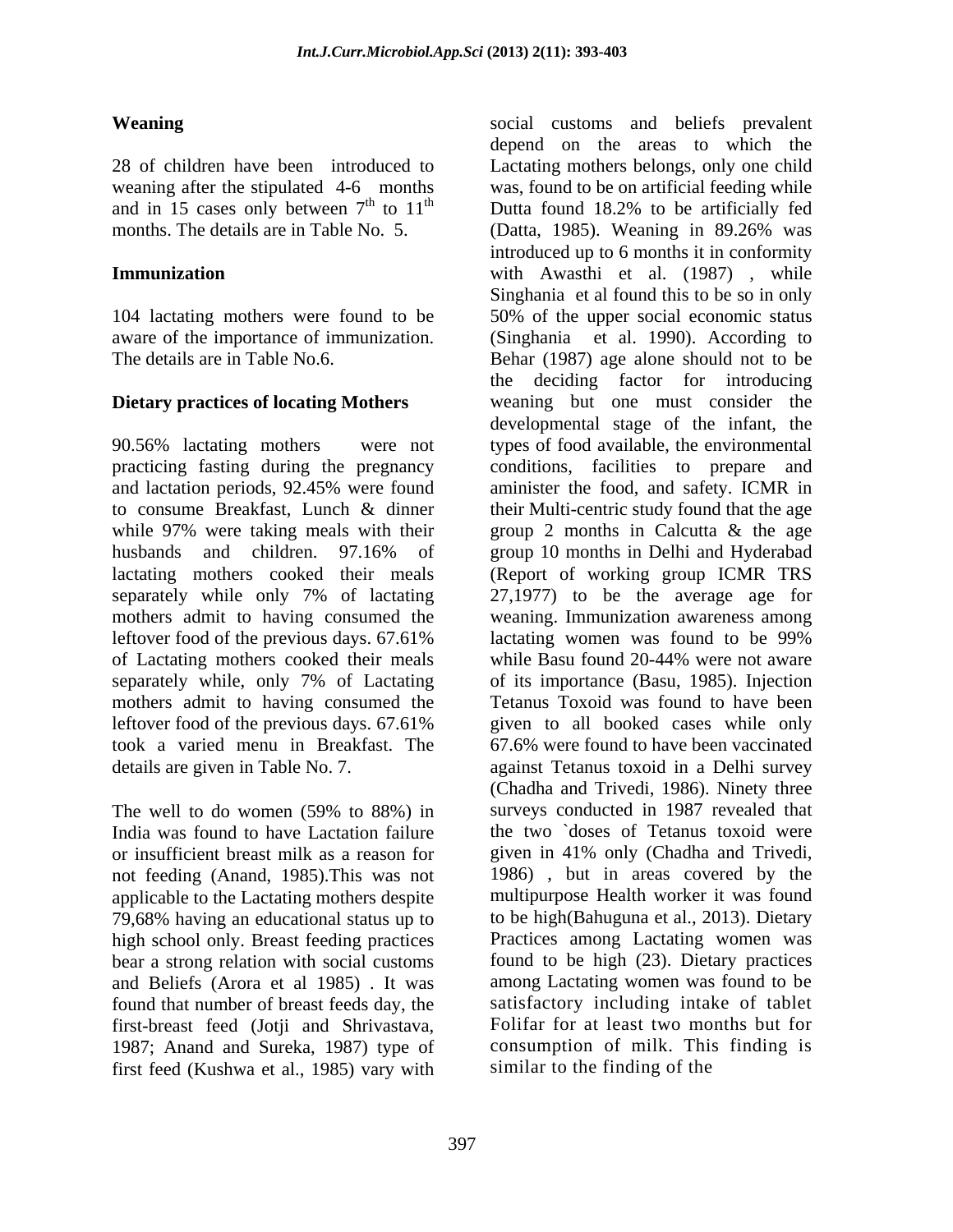#### *Int.J.Curr.Microbiol.App.Sci* **(2013) 2(11): 393-403**

| Timing of Breast feeding                               | Number of Lactating Percentage (95% |                     |
|--------------------------------------------------------|-------------------------------------|---------------------|
|                                                        | mothers $(N=105)$                   | CONFIDENCE LIMIT)   |
| As and when Baby cried                                 |                                     | 32.78% (23% - 41%)  |
| Fixed timing                                           |                                     | 44.76% (35% - 54% ) |
| Semi-demand (Fixed demand<br>+ As and when Baby cried) |                                     | 22.85% (15% - 31%)  |
| <b>TOTAL</b>                                           |                                     | 100.00              |

### **Table.1** Number of times Breast fed**/**day

**Table.2** First time breast fed after birth

| First time fed after birth         | Number of lactating<br>women $(n=105)$ | Percentage(95%CI)        |
|------------------------------------|----------------------------------------|--------------------------|
| As soon after birth                |                                        | $7.61\%$ (3% - 13%)      |
| Within six months                  |                                        | $63.80\%$ (55% - 73%)    |
| Within 24 hours but after 06 hours | 03                                     | $2.85\%$ ( $\%$ - $\%$ ) |
| After 48 hours but after 24 hours  | 03                                     | $2.85\%$ ( $\%$ - $\%$ ) |
| On $3^{rd}$ day but after 48 hours |                                        | 00.00                    |
| <b>TOTAL</b>                       | 105                                    | 100.00                   |

#### **Table.3** Type of first feed

| <b>Type of Feed</b> | <b>No. of Lactating</b><br>$(n = 105)$<br>mothers | Percentage( $95\%$ CI) |
|---------------------|---------------------------------------------------|------------------------|
| <b>Breast Feed</b>  |                                                   | $75.23\%$ (67% - 83%)  |
| Honey               |                                                   | $16.19\%$ (9% - 23%)   |
| Sugar water         |                                                   | $8.57\%$ (3% - 14%)    |
| <b>TOTAL</b>        | 105                                               | 100.00                 |

#### **Table.4** Artificial feeding

| <b>Type of feed</b> | no. of lactating mothers    |
|---------------------|-----------------------------|
| Cow's milk          | $01$ (1:1 dilution)         |
| Buffaloes' milk     |                             |
| Breast feed         |                             |
| <b>TOTAL</b>        | $\sim$ $\sim$ $\sim$<br>10J |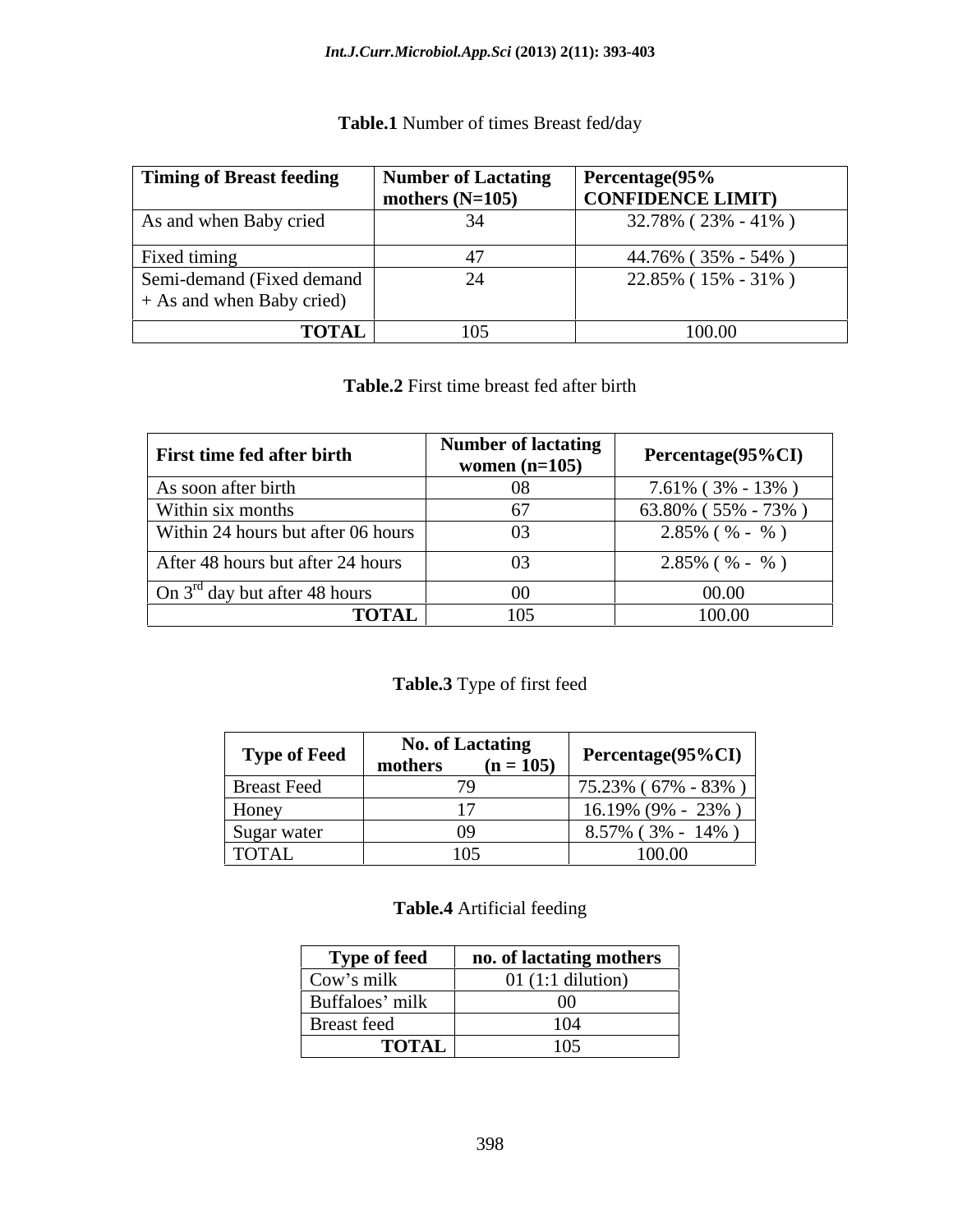| S.No. | <b>Particulars</b>                            | 90-120 Days | 121-150 Days | <b>151-180 Days</b> | <b>181-210 Days</b> | $>211$ Days | <b>Total</b> |
|-------|-----------------------------------------------|-------------|--------------|---------------------|---------------------|-------------|--------------|
|       | Weaning of<br>$\mu$ ants started in<br>period | $\Omega$    | 1Ο.          | $\bigcap$ $\bigcap$ | 03                  |             | $60*$        |

**Table.5** Infant weaning started in period after delivery

\*45 lactating mother were primi-para with infant age < 5 months, hence not applicable

# **Table.6** Immunization knowledge and attitude

| Types of Knowledge and<br><b>Attitude</b>                                                                  | Yes | <b>No</b> | <b>Total</b> |
|------------------------------------------------------------------------------------------------------------|-----|-----------|--------------|
| Awareness of importance of<br>Immunizations $(n=105)$                                                      | 104 | 01        | 105          |
| Immunizations schedule<br>complete in other elder siblings<br>$(n=83)$                                     | 79  | 04        | 83           |
| Reason for not completing the<br>schedule(family being kept in<br>village as husband posted else<br>where) | 79  | 04        | 83*          |
| Inj TT Given                                                                                               | 103 | 02        | $105**$      |

\*In 22 cases not applicable as being primi para \*\* 2. Un-booked cases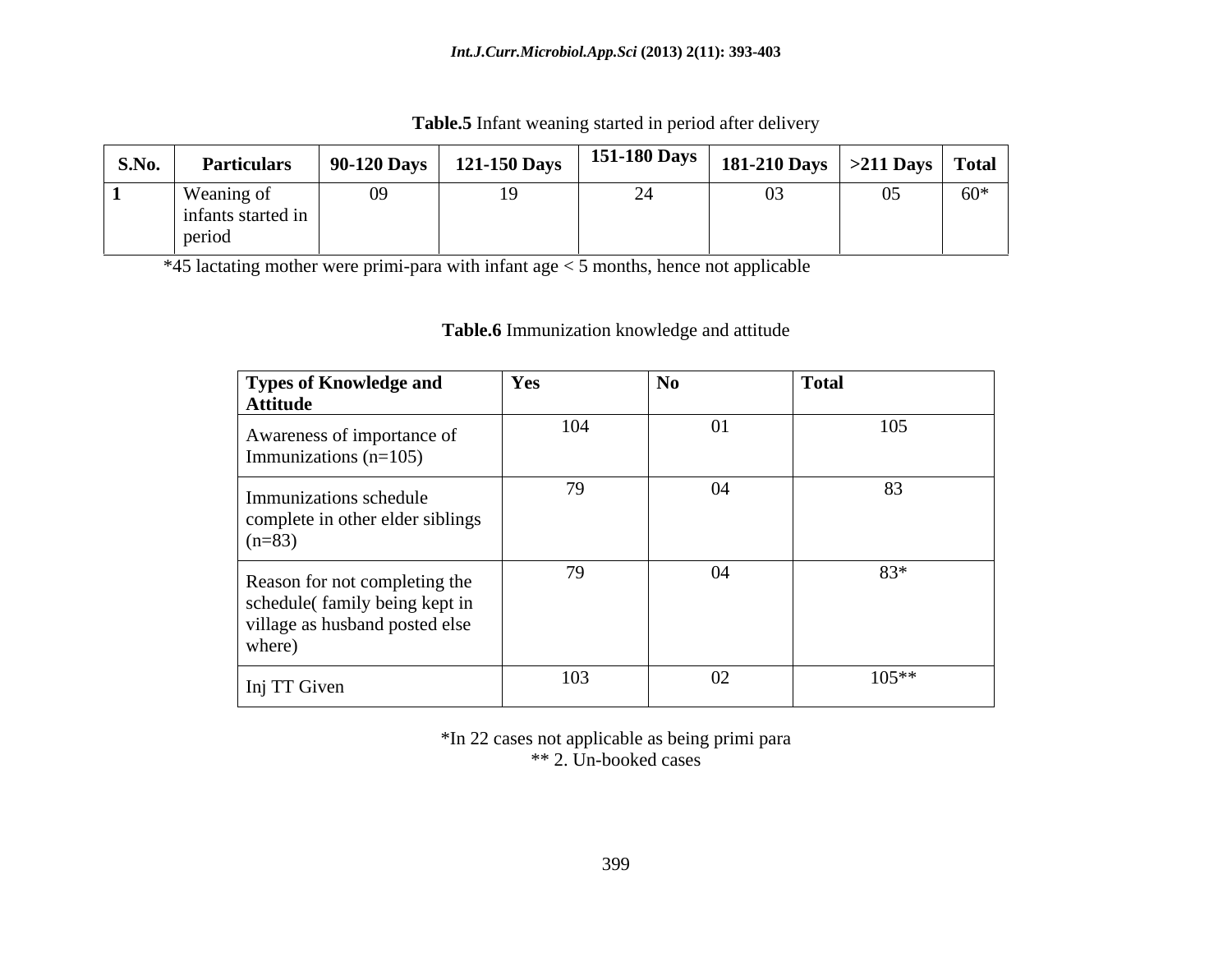| <b>Parameters</b>            | <b>Fasting days per week</b> |                                           |             |
|------------------------------|------------------------------|-------------------------------------------|-------------|
| No of Fasting days per week  |                              | <b>IDAY 2 DAYS 3DAYS NO FASTING TOTAL</b> |             |
|                              | ഹ<br>06                      | 96                                        | 105         |
| Food taken along with family | With husband and             | Before husband and                        | After       |
|                              | children<br>77               | children NIL                              | husband+    |
|                              |                              |                                           | children 28 |
| Meals cooked separately      | Lunch & dinner               | Not cooked separately 02                  | 105         |
| (LUNCH & DINNER)             | 103<br>separately            |                                           |             |
| Left overs of previous day   | 07                           | 98                                        | 105         |
| Consumed                     |                              |                                           |             |
| Details of Breakfast         |                              | No. of lactating mothers*                 |             |
|                              |                              | Percentage                                |             |
| Left over of previous day    |                              | 29.52%                                    |             |
| Tea, Toast Bread             |                              | 43.80%                                    |             |
| Milk +eggs                   |                              | 67.61%                                    |             |
| Dosa/Vada/Samosa/Idli/Upma/  |                              | 55.23%                                    |             |
| Pakora                       |                              |                                           |             |

#### **Table.7** Dietary practices of lactating mothers

Many mothers are consuming variable menu, hence the overall numbers are more than N

National Institute of nutrition, **Measures taken by usa to promote** Hyderabad (Venkatachalam and Rebell, 1983).

This study in Somalia found that feeding practices, 2010) taken by USA as knowledge; attitude and practices on given in succeeding paragraphs gives breastfeeding are mainly controlled by culture through maternal grandmothers this country. and other elderly women in the community, and are generally Breastfeeding Report Card. unsatisfactory. Most children are put on breast 2-3 days after delivery and the colostrums is not fed to children by majority of mothers as it is considered heavy, thick, course, dirty, toxic, and Other Monitoring Systems for harmful to children's health. Early Breastfeeding Data introduction of complementary foods was National Health and Nutrition reported from all livelihood zones, where, from birth to three months, children are National Survey of Family mainly fed on cow or goat milk in addition Growth (NSFG). to breastfeeding. (Somali Knowledge Attitude Practices Study(KAPS)**,** 2007)

# **breast feeding**

The measures(Infant and young child idea's for taking similar measures in this country.

Breastfeeding Report Card.<br>U.S. National Immunization Survey Infant Feeding Practices Survey II Maternity Care Practices Survey**.** Health Styles Survey**.** Other Monitoring Systems for Breastfeeding Data National Health and Nutrition Examination Survey (NHANES) National Survey of Family Growth (NSFG**).** The Pediatric Nutrition Surveillance System (Ped NSS)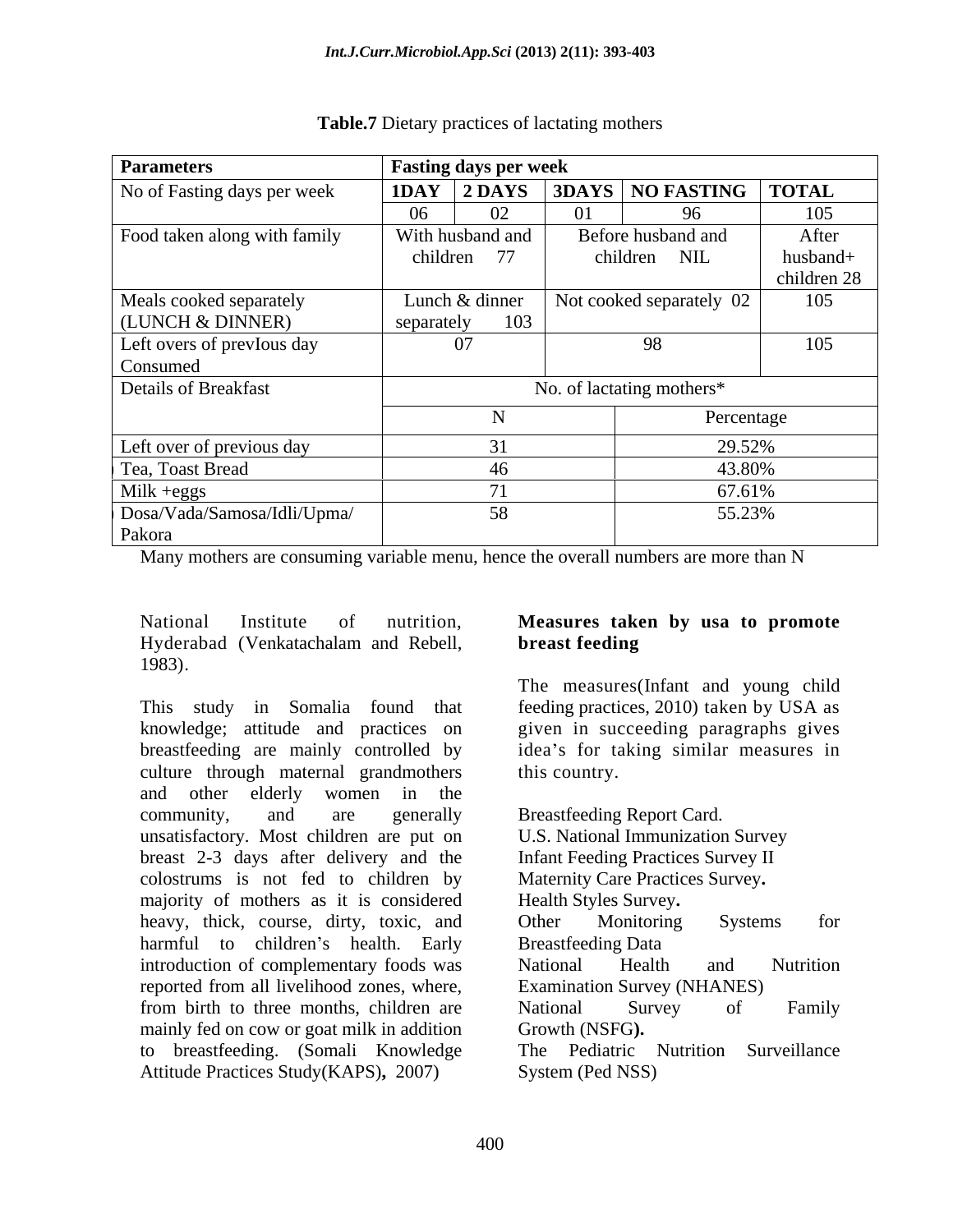**young child feeding** (Infant and young

There are 10 indicators to measure infant

1. Timely initiation of breastfeeding Lactating mothers had undergone (children 0-23 months)

4. Introduction of solid, semi-solid or soft foods

In Somalia, consistently high levels of further hampered by re-current insecurity situation in the country. Available data on care practices of young children also Several important findings with indicate alarming practices in implications for guiding further breastfeeding, complementary feeding and development of such Project and its treatment of childhood illness. evaluation emerged from this survey. Most

Early introduction of complementary Reform (PHCR) Project. Armenia desire foods was reported from all livelihood health education information. Most (> zones, where, from birth to three (3) 80%) respondents expressed interest in months. In households where they have receiving information on one or more difficulties accessing milk, the milk is health education topics. Knowledge is often replaced with tea or porridge after highest for healthy lifestyle and child care the third month (Venkatachalam and topics. Healthy lifestyle Scores Rebell , 1983).

The Pregnancy Nutrition Surveillance Prolonged breast feeding beyond 6 System **(**PNSS) months, bottle feeding, nocturnal bottle Pregnancy Risk Assessment Monitoring feeding containing sweet drink and milk System (PRAMS) and higher frequency of consumption of National Birth Certificate Data (et al., sweets emerged as significant risk factors 2013). for dental caries (Somali Knowledge **Ten indicators to measure infant and** Impact of ritual pollution on lactation and child feeding practices, 2010**).**  Bengal, India is observed (Infant and Attitude Practices Study(KAPS), 2007). breastfeeding practices in rural West young child feeding practices , 2010).

and young child feeding in the program To conclude, this study agrees with that areas: of Achar and Mukhopadhya that the 2. Exclusive breastfeeding under 6 months evaluation to accept new ideas  $\&$ 3. Timely complementary feeding concepts in a comparative study Lactating mothers had undergone considerable social reform and evaluation to accept new ideas & (Mridula Bandyopadhyay, 2009**).**

5. Continued breastfeeding at 1 year However, there is still further scope for 6. Minimum dietary diversity improvement in maternal child health-7. Minimum meal frequency related KAP is partly insufficient and 8. Minimum acceptable diet urgent intervention is required to 9. Consumption of iron-rich or iron-implement local educational programs for fortified foods women of child-bearing age. Education 10. Bottle feeding. The must computer include topics such as acute malnutrition and under 5 mortality and worms. Most importantly, infant and rates (U5MR) have been reported from child nutrition programs must be put into South and Central Somalia. Accesses are place (Achar and Mukhopadhyay , 1990; must include topics such as immunizations, sanitation, and treatment of diarrhea, acute respiratory infections Gursimer Jeet, 2013).

> Several important findings with implications for guiding further respondents of Primary Health Care Reform (PHCR) Project, Armenia desire topics. Healthy lifestyle Scores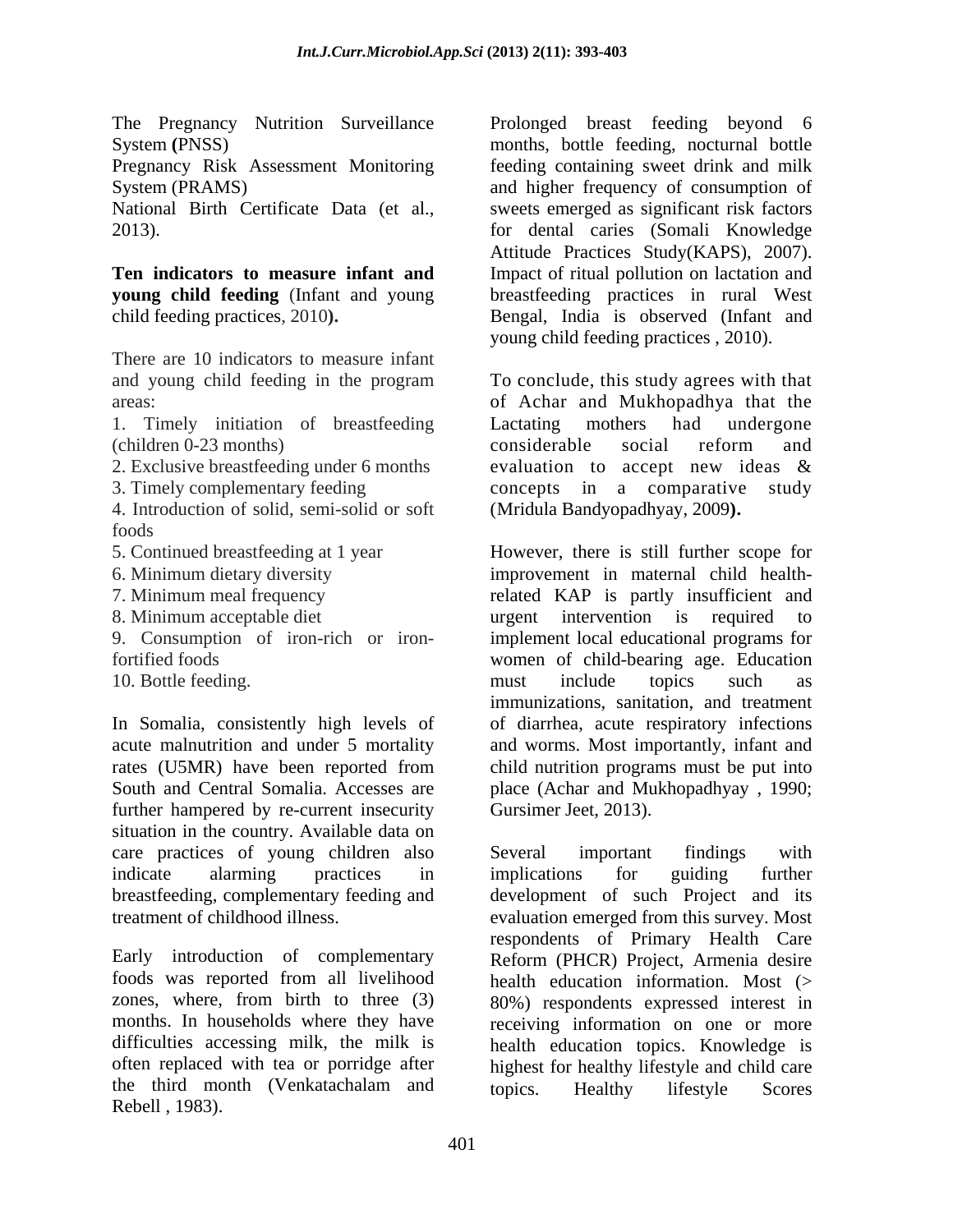approached 80% and child care scores Basu, R.N., 1985. India's Immunization averaged approximately 65%, as did Reproductive health. STD knowledge was 35-38. slightly lower at 55%. Chronic disease Behar, M., 1987. Physiological knowledge is the lowest. The lowest KAP scores were observed for osteoporosis and implication for complimentary UTI (approximately 20%), hypertension and diabetes (approximately 35%), and TB (approximately 40%). These findings stress the need for targeting these topics in IEC activities. KAP scores vary by key 1600 Clifton Rd. Atlanta, GA 30333, respondent characteristics. Women were more likely to have favourable KAP Breastfeeding outcome indicators – Ever scores, suggesting the need to target men. KAP scores were positively associated with education, suggesting directing messages to the less educated (Richard A.

- Achar, D.P., and J Mukhopadhyay. 1990. Breastroung process marches SKIN-to-A Comparative study of certain social correlates and child survival amongst civilians in a cantonment, Health  $\&$  butto  $\frac{\partial u}{\partial y}$  are threastfording date population perspective end issues Jail-
- Anand, R.I., and Sureka, P.R. 1987. Infant feeding contemporary issues, Indian Pediatrics. 24(10): 833-835.
- Anand, R.K., 1985. Inadequacy of Breast and  $\frac{1}{31}$ milk. AMyth or Reality? Indian Pediatrics, 22(11): 798-805.
- Arora et al, 1985. Social Customs and beliefs regarding Breast Feedings, Indian Pediatrics, Dec 22(12): 907-
- Awasti et al, 1987. Adequacy of Breast  $\frac{2007}{9}$ . milk, Indian pediatrics Oct 1987, 24,
- Eur J Paediatr Dent. Mar;14(1):55-8.
- Programme, World Health forum, 6, 35-38.
- Behar, M., 1987. Physiological development of the inrant and its implication for complimentary feeding, Indian pediatrics Oct. 24, 10, 833-835.
- Breastfeeding Data and statistic, Centers for Disease Control and Prevention 1600 Clifton Rd. Atlanta, GA *30333, USA, 800-CDC,2009.*.
- Yoder, 2008). National Immunization Surveys, 2011 **References** up://www.cdc.gov/breasueeding/data/ Breastfed, Breastfeeding at 6 months, Breastfeeding at 12 months, Exclusive breastfeeding at 3 months, Exclusive breastfeeding at 6 months. CDC and 2012,ProvisionalData, 2010 births. ttp:/[/www.cdc.gov/breastfeeding/data/](http://www.cdc.gov/breastfeeding/data/) NIS data/index.html.
	- families of Armed Forces Personnel  $\&$   $\qquad \qquad \text{Equation (in five)}$ Breastfeeding process indicators Skin-to skin and Rooming-in measures. Source: 2011 CDC Maternity Practices in Infant Nutrition and Care (mPINC) Survey and the state of the state of the state of the state of the state of the state of the state of the state of the state of the state of the state of the state of the state of the state of the state of the state of the

[.http://www.cdc.gov/breastfeeding/dat](http://www.cdc.gov/breastfeeding/dat) <a/mpinc/index.html>.

- Jul 13, 1&2, 61-67. Chadha, S.L., and Trivedi, C.R. 1986. Vaccination coverage Assessment in selected areas of Delhi", Accelerated Immunization Activities NICD, 26- 31.
	- Datta T, 1985. Awareness about Breast feeding, Immunizations and oral Rehydration, Indian pediatrics, Dec 1985, 22, 12, 929-930.
- $\frac{1500}{15}$  managed by TAO, December 1999. FSAU is managed by FAO, December 2007.
- 10, 833-835.<br>
Health seeking behaviour of the Bahuguna R, Younis Khan S, Jain A,<br>
2013. Influence of feeding practices on white discharged child: A comparative 2015. Inhuence of reeding practices on<br>dental caries. A Case-control study. In units discharged child: A comparative<br>study. Indian J Public Health Gursimer Jeet**,** Atul Sharma**,** Tulika Goswami Mohanta and Ajay Trakroo, 2013. mother for the special care new-born units discharged child: A comparative study, Indian J Public Health .Volume : 57 , Issue : 2 ,113-116.